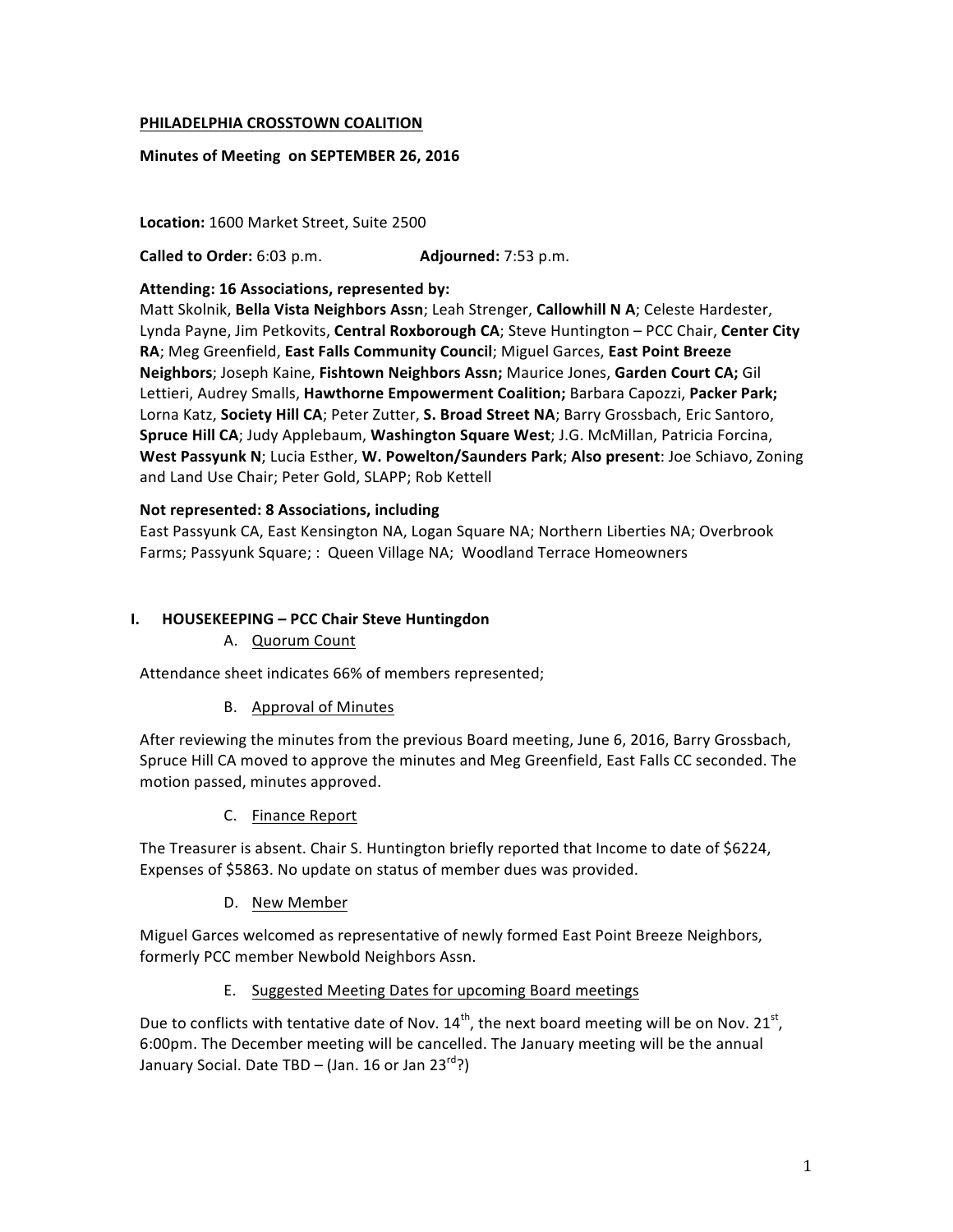## **II.** SAT OCT 22 9AM – 1:30 PM BUILDING BETTER CIVICS WORKSHOP - Rob Kettell A. General Format

Rob Kettell reported plans for using expertise that exists largely within the members of PCC to present a workshop with four topics; attendees can select two of the four.

### B. Workshop topics as identified in agenda

### C. 110 RCO's invited

Invitations have been sent via Evite to 110 RCO's that are civics/community-based organizations. We have 10 sign-ups to date. Our goal is to have at least 80 guests. Workshop will be at Bar Assn. office. A list of excluded civics was circulated; they were culled based on understanding that they are no longer functioning, or that they do not represent communities. **IT WAS SUGGESTED THAT TWO BE PUT BACK ON INVITATION LIST:** 

### **- NEWBOLD CIVIC ASSN**

**- WISSAHICKON INTERESTED CIVIC ASSN**

### **- PLEASE GET BACK TO STEVE HUNTINGTON WITH ANY OTHERS THAT WERE CULLED IN ERROR**

### **III. ZONING AND LAND USE COMMITTEE – Committee Chair Joe Schiavo**

### A. Visits to 13 City Council Members

Led by Joe Schiavo, various meetings also attended by Steve Huntingdon, Lucia Esther, Celeste Hardester, Lorna Katz, Tim Kerner. Agenda included Bill 160525 Street Platting; Revised Zoning Notice to include reasons for L & I turndown; RCO Regulations; Planning Commission Procedures; Council Procedures. The people we met with were, for the most part, receptive, and seemed to be a bit surprised that we were reasonable in our communications. We learned that there is reluctance on their part to go against any one council person's legislation (that this would risk the same coming back to them in their own legislation), and that if we want any legislation changed, one needs to go back to the member who drafted/sponsored it. The overall assessment from the meetings we had is that this council shows that it lacks leadership, lacks anyone willing to stand up for or against anything outside of their own district.

### B. Bill 160525 Street Platting Bill

This is Councilman O'Neill's Bill. In meeting with O'Neill, we did achieve their agreement that an amendment was needed so that the Planning Commission was not prevented from seeing a Plat Plan before it was voted on in Council. In the discussions with Council members, there was variation as to whether they felt they would welcome the power that this bill would provide (regardless of the issue of how they would vote on it). Subsequent to our meetings, the Bill did pass. We still feel, however, that the process is backwards from what it needs to be, putting the PCPC after the Council vote.

C. Proposed Crosstown Bill to Revise Zoning Notice to include Refusal language In our visits with 13 Council offices, this item received support and actually a few offers to sponsor it. Subsequent to our meetings, Councilman Henon's office went L&I and the Law Dept. who both said that this cannot be accomplished due to the Eclipse system not yet being ready. They did accept our alternate recommendation that he Refusal be posted alongside the Zoning Notice. Henon's office plans to make this a Bill to force it into being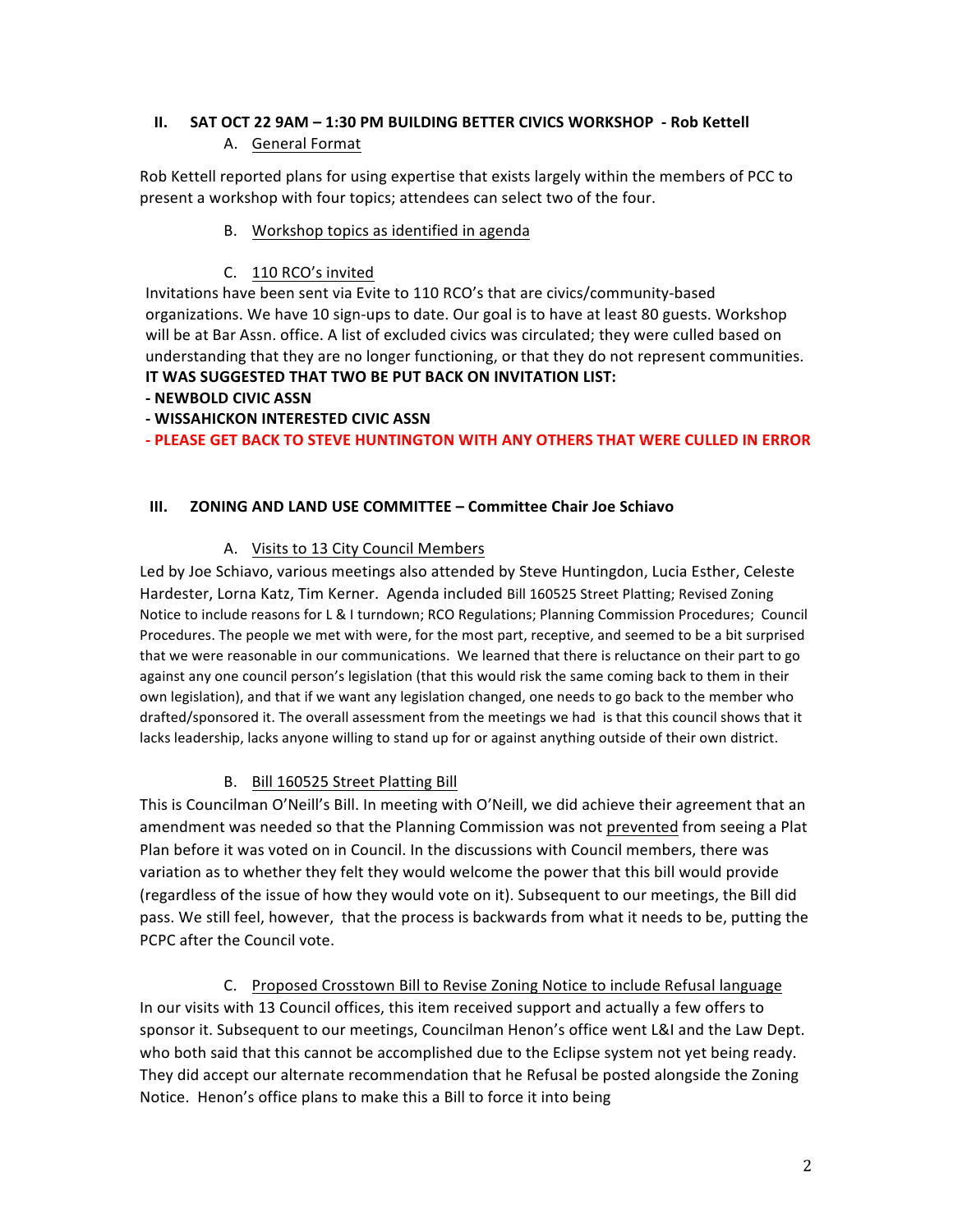*MOTION: Moved that Crosstown Coalition write the administration and Council urging* passage of a bill calling for posting of the L&I Refusal adjacent to the orange zoning notice, **and that this be included in Eclipse system when it is operating.** Motion was proposed by Judy Applebaum, seconded by Lucia Esther, and passed by Board.

D. Center City Overlay Society Hill Green Roof Bonus Carve Out Bill 160718 Lorna Katz said that Society Hill is opposed to this because they feel it should be part of the Zoning Code. She stated they feel it unlikely that developers will want to use it because while the bonus allows for reducing the required square footage of a development, people want larger homes, not smaller.

E. Amending Ground Floor Uses in CMX 2 and 2.5 Districts Bill 160716 for new residential units in various zoning classifications. Each member should consider the ramifications of the bill for your community. (NOTE: Meeting agenda listed incorrect Bill #) Steve Huntington said we haven't taken a position on this, but we feel it is simply a clarifying bill (eliminating loophole of allowing ground floor for parking and requiring commercial usage in front). We think this is a good amendment.

MOTION: Moved that the PCC write a letter supporting Bill 160716 because we believe it remediates a loophole where first floor parking in zoning classified CMX2 and CMX2.5, and **because** we want to encourage mixed-use development where zoning calls for it. Motion was proposed by Barry Grossbach, seconded by Meg Greenfield, and passed by Board.

## F. Dumpster in Public Way Bill 160719

Steve Huntington said his bill is sponsored by Councilman Squilla, to disallow dumpsters in public way of sidewalks, alleys, streets in 3 areas of Center City District. While this problem exists in the rest of the City, it is a start on addressing the problem. Unlicensed dumpsters, and dumpsters that have been grandfathered in also present problems.

**MOTION: Moved that the Crosstown Coalition write the administration and Council supporting this bill and requesting unlicensed dumpster enforcement.** Motion was proposed by Barry Grossbach, seconded by Meg Greenfield, and passed by Board.

## G. Planning Commission Year End Technical Changes Bill

Steve Huntington reported that to our surprise, we received a call from PCPC saying they would like to met with us about the Bill. Joe S. and Steve H. will meet with them on 9/30. This bill clarifies and closes loopholes, e.g. putting bonus agreements into deed restrictions. When appropriate, Joe will send this bill to PCC members.

(Note: later in the meeting, the variance notification process was discussed. Some noted that the y feel that the list that PCPC sends for developers to send to neighboring addresses is too often inadequate.)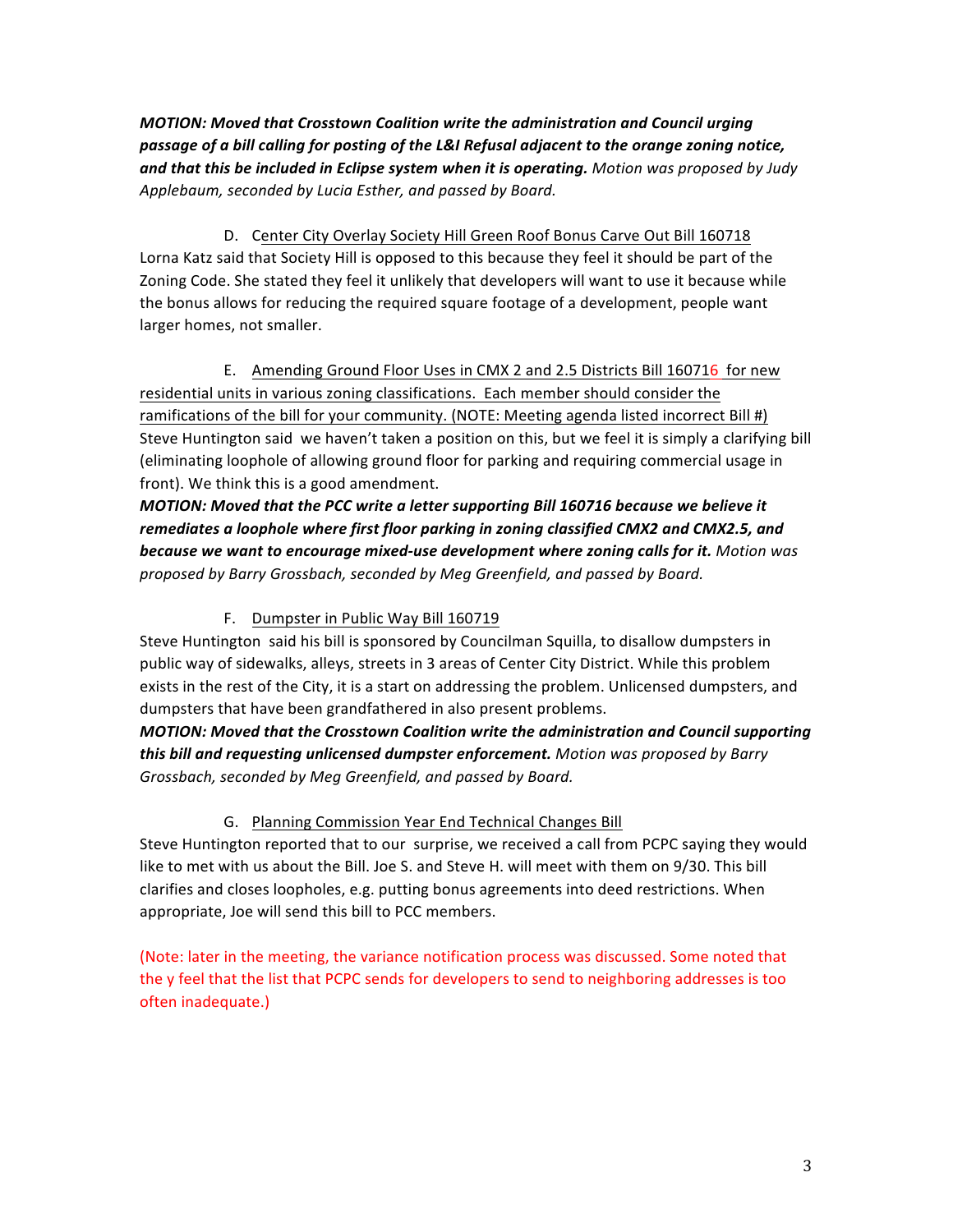H. Letter to Planning Commission Chair Complimenting Revised Agenda Format including name of staffer responsible for a topic and providing e links to relevant documents. *MOTION: Moved that the Crosstown Coalition write a letter to PCPC complimenting them for*  **these changes.** Motion was proposed by Rob Kettell, seconded by Meg Greenfield, and passed by *Board*

### I. Letter to PennDOT re Billboard on Parks/Open Space Land

Council introduced a bill changing zoning of a parcel by 95 from recreation to Industrial to allow for a billboard. This conflicts with the Beautification Act. We want to ask Leslie Richards (Secretary of Pa Dept of Transportation) if they will reject it. Crosstown wants to give PennDOT a heads up that we have a position on this.

### **IV. GOVERNMENT RELATIONS COMMITTEE Steve Huntington**

### A. Anti-SLAPP Initiative

Peter Gold reported on efforts to get this legislation voted on. (His experience as a member of the no-longer extant Old City Civic Assn. showed him how easy it is to silence communities; lawsuits may be found to have no merit but meantime cost time, create stress, and in the end incur insurance carriers to impose prohibitive premiums and deductibles.) This led to approaching Sen. Farnese to sponsor Anti-Slapp legislation, which we helped to write. Last year it was put before the Senate for vote and received an almost unprecedented 48-1 support. Since then it has been stranded in the Judiciary Committee. The PA Bar said it would like three changes, but that overall it was not unreasonable legislation. The PA Chamber of Commerce objected philosophically, but put nothing in writing. It seems the likelihood of passage in this term is slim. (Some speculation was inserted that Sen. O'Brien said Sen. Farnese would have benefited from having a co-sponsor.) The hope at this point is to get it no a schedule wehre it would be voted on next September, 2017.

Discussion then turned to City support for Anti SLAPP, and that Councilman Squilla is supportive. Sean McGonagle (Squilla's legislative aide) said they are working on drafting an ordinance that would provide protection for residents to be able to do what the Zoning Code encourages them to do. It was suggested that the ordinance include an introductory paragraph wherein it is stated that the City safeguards citizens who are simply exerting their right to participate in the public process. Concern was expressed about whether a city administrator would be able to determine what constitutes a SLAPP suit, and that a judge would need to do this. It was pointed out that most SLAPP suits never make it to the courtroom, that the damage is done without going that far.

Steve said that Peter has come up with a new approach that we will explore. 26 States have Anti-SLAPP special protection for public speech. We are trying to become the  $27<sup>th</sup>$ !